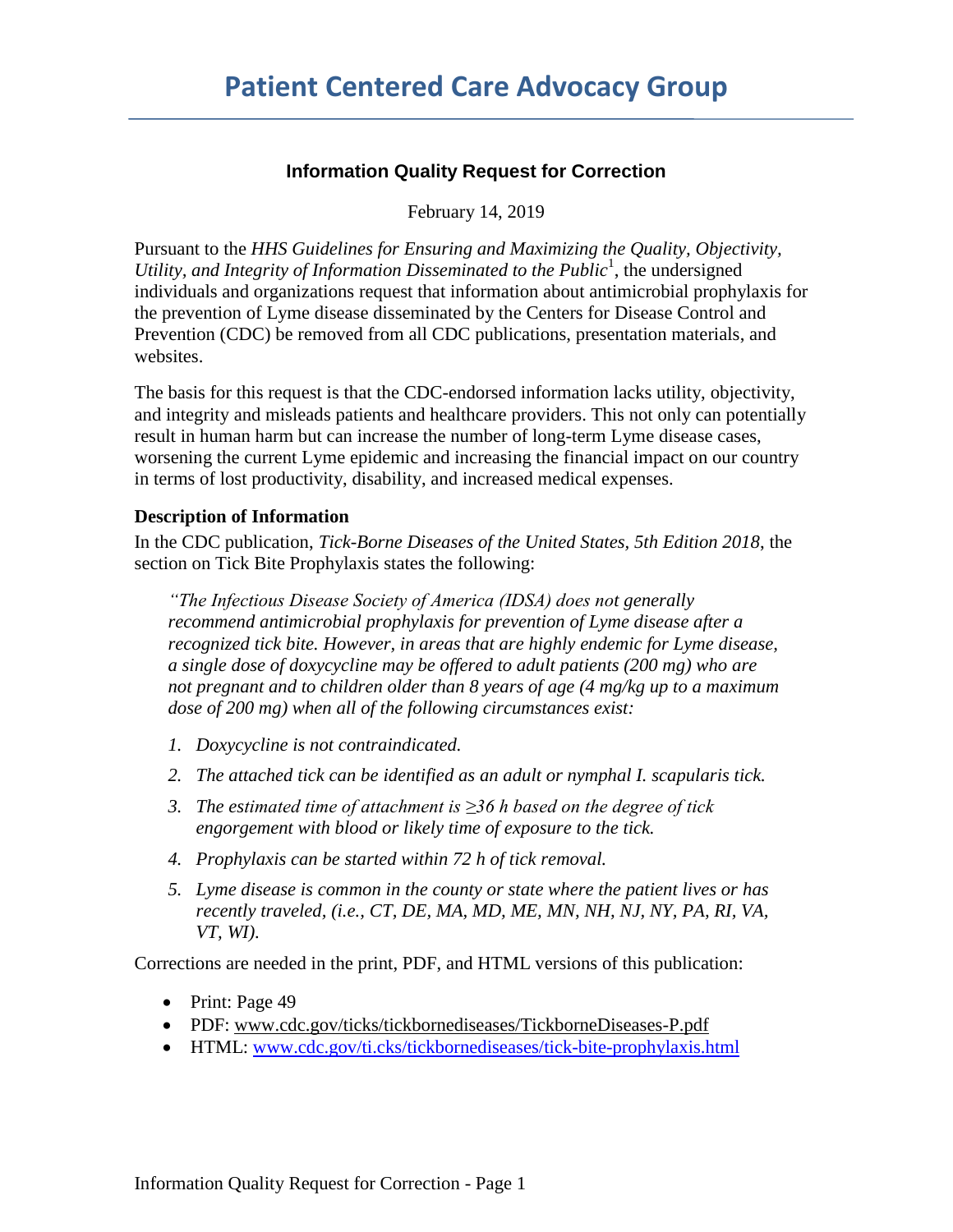## **Problems with Quality**

The recommendation for single-dose tick bite prophylaxis is from the IDSA's 2006 guidelines for diagnosis and treatment of Lyme disease. <sup>2</sup> Not only is the recommendation dated, but it is based on a single study from 2001 that has not been reproduced.<sup>3</sup> This single study has the following scientific limitations:

- 1. The "primary endpoint" used to determine whether the prophylactic treatment "prevented" Lyme disease was the appearance of a "bull's eye" erythema migrans (EM) rash at the site of the tick bite. However, more recent studies consistently show that the rate of any type of skin rash is less than 50%, and the rate of EM is less than 10%. 4 Therefore, this study excludes more than half of true cases of Lyme disease from the data analysis.
- 2. Subjects who developed subjective symptoms of Lyme disease such as headaches, profound fatigue, brain fog, joint pain without swelling, weakness, numbness, or difficulty controlling specific muscles were excluded from the data analysis.
- 3. Participants were only observed for 6 weeks before being considered "negative" for Lyme disease, and therefore persons who developed symptoms after 6 weeks were excluded from the data analysis.

In addition to being more than a decade out of date, the IDSA guidelines are based on lowquality evidence and are widely regarded as critically flawed. The National Academy of Medicine report, [Clinical Practice Guidelines We Can Trust,](http://www.nap.edu/read/13058/chapter/1)<sup>5</sup> cites the 2006 IDSA Lyme guidelines to illustrate the problems of conflicts of interests, lack of transparency, and scientific bias in guidelines development.

Furthermore, the IDSA guidelines represent only one of two standards of care for Lyme disease. More comprehensive evidence-based, peer-reviewed guidelines for Lyme disease were published by the International Lyme and Associated Diseases Society (ILADS) in  $2014.<sup>6</sup>$ 

The ILADS guidelines, which adopted the "Grading of Recommendations Assessment, Development and Evaluation" (GRADE) system as the basis for evidence assessment and guidelines development, specifically recommend *against* a single dose of doxycycline for prevention of Lyme disease.

Instead, the ILADS guidelines say:*"Clinicians should promptly offer antibiotic prophylaxis for known Ixodes tick bites in which there is evidence of tick feeding, regardless of the degree of tick engorgement or the infection rate in the local tick population. The preferred regimen is 100–200 mg of doxycycline, twice daily for 20 days."*

# **Impact**

CDC's publication of the single-dose tick bite prophylaxis recommendation from the IDSA guidelines is an endorsement of an unvalidated prevention method for a disease with more than 427,000 estimated cases annually in the United States alone. This endorsement has the potential to cause serious harm to Lyme patients for whom the prophylaxis fails to prevent infection with Borrelia burgdorferi, the bacterium that causes Lyme disease.

Additionally, there have been no clinical trials to assess if this prophylaxis would also prevent infection by other strains of Borrelia or any other tick-borne microbe. The antibiotic would not prevent infection with parasites, such as Babesia, or viruses.